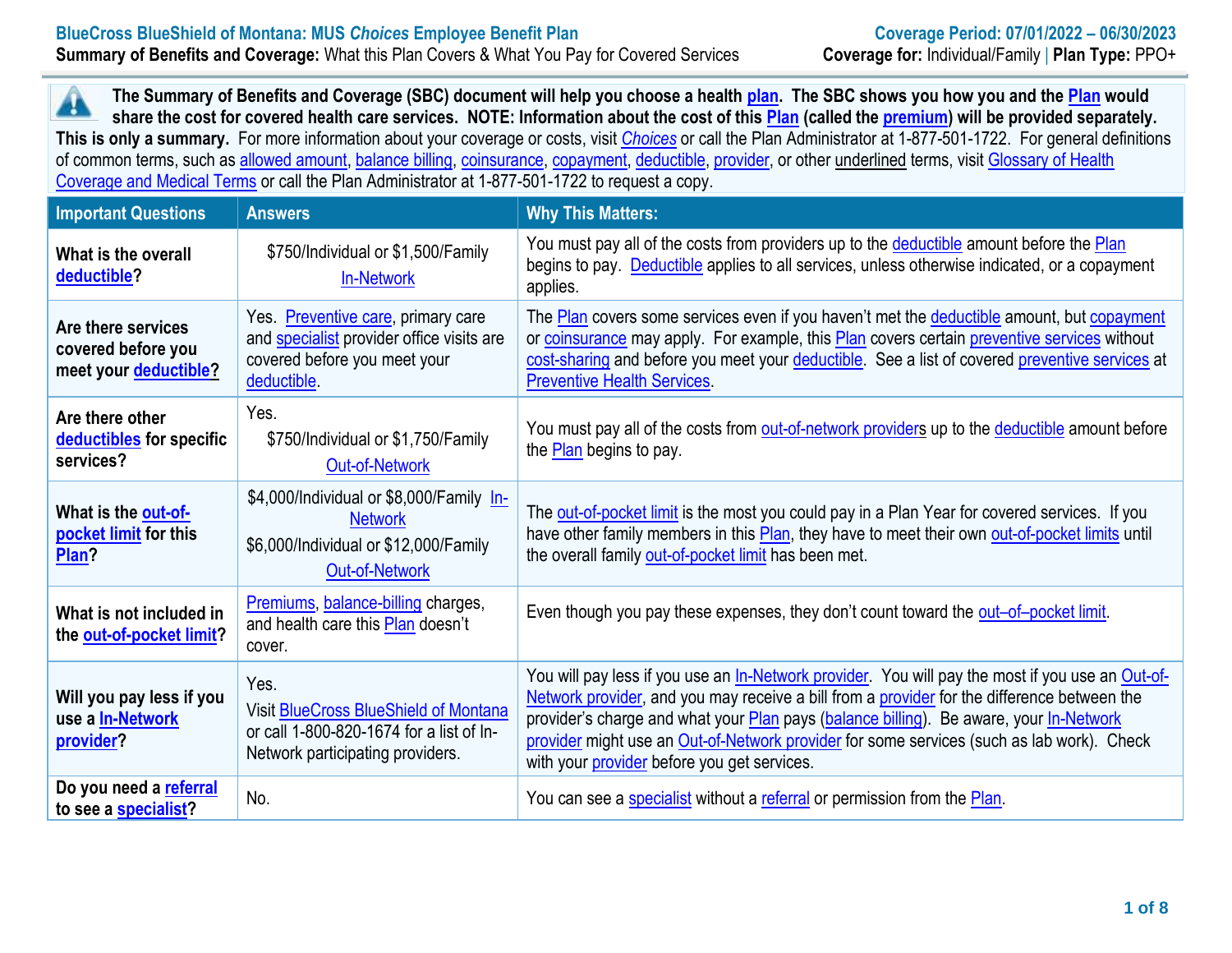

| <b>Common Medical Event</b>                                                          | <b>Services You May Need</b>                                                                                                    | <b>What You Will Pay</b>                                                                               |                                                | <b>Limitations, Exceptions,</b>                                                                                                                                                                        |  |
|--------------------------------------------------------------------------------------|---------------------------------------------------------------------------------------------------------------------------------|--------------------------------------------------------------------------------------------------------|------------------------------------------------|--------------------------------------------------------------------------------------------------------------------------------------------------------------------------------------------------------|--|
|                                                                                      |                                                                                                                                 | <b>In Network Provider</b>                                                                             | <b>Out of Network Provider</b>                 | & Other Important Information                                                                                                                                                                          |  |
| If you visit a health care<br>provider's office or<br>clinic                         | Primary Care Provider (PCP)<br>office visit to treat an injury or<br>illness, includes Naturopathic<br>and Telemedicine visits. | \$25 copay/office visit;<br>25% coinsurance for<br>other outpatient<br>services; deductible<br>applies | 35% coinsurance;<br>deductible applies         | Office visit limited to evaluation and<br>management charges. All other charges are<br>subject to deductible and coinsurance.<br>Naturopathic services- You may be<br>responsible for balance billing. |  |
|                                                                                      | <b>Specialist Provider office visit</b>                                                                                         | \$40 copay/office visit;<br>25% coinsurance for<br>other outpatient<br>services; deductible<br>applies | 35% coinsurance;<br>deductible applies         | Office visit limited to evaluation and<br>management charges.<br>All other charges are subject to deductible and<br>coinsurance.                                                                       |  |
|                                                                                      | Preventive care/screening/<br>Immunization                                                                                      | 0%                                                                                                     | 35% coinsurance;<br>deductible applies         | You may have to pay for services that aren't<br>preventive. Ask your provider if the services<br>you need are preventive. Then check what<br>your Plan will pay for.                                   |  |
| If you have a test                                                                   | Diagnostic test (x-ray, blood<br>work)                                                                                          | 25% coinsurance;<br>deductible applies                                                                 | 35% coinsurance;<br>deductible applies         |                                                                                                                                                                                                        |  |
|                                                                                      | Imaging (CT/PET scans,<br>MRI <sub>s</sub> )                                                                                    | 25% coinsurance;<br>deductible applies                                                                 | 35% coinsurance;<br>deductible applies         | May require prior authorization.                                                                                                                                                                       |  |
|                                                                                      |                                                                                                                                 | <b>Retail</b><br>(34-day supply)                                                                       | <b>Retail or Mail Order</b><br>(90-day supply) |                                                                                                                                                                                                        |  |
| If you need drugs to<br>treat your illness or<br>condition<br>More information about | <b>Certain Preventive Drugs-</b><br>(Tier \$0)<br>Preferred brand drugs-                                                        | \$0 copay                                                                                              | \$0 copay                                      | Covers up to a 34-day supply (retail<br>prescription); 90-day supply (retail or mail<br>order prescription).                                                                                           |  |
| prescription drug<br>coverage is available at<br><b>Navitus Health Solutions</b>     | (Tier 1)<br>(Tier 2)                                                                                                            | \$15 copay<br>\$50 copay                                                                               | \$30 copay<br>$$100$ copay                     |                                                                                                                                                                                                        |  |

All **[coinsurance](https://www.healthcare.gov/sbc-glossary/#coinsurance)** costs shown in this chart are after your **[deductible](https://www.healthcare.gov/sbc-glossary/#deductible)** has been met, if a **[deductible](https://www.healthcare.gov/sbc-glossary/#deductible)** applies.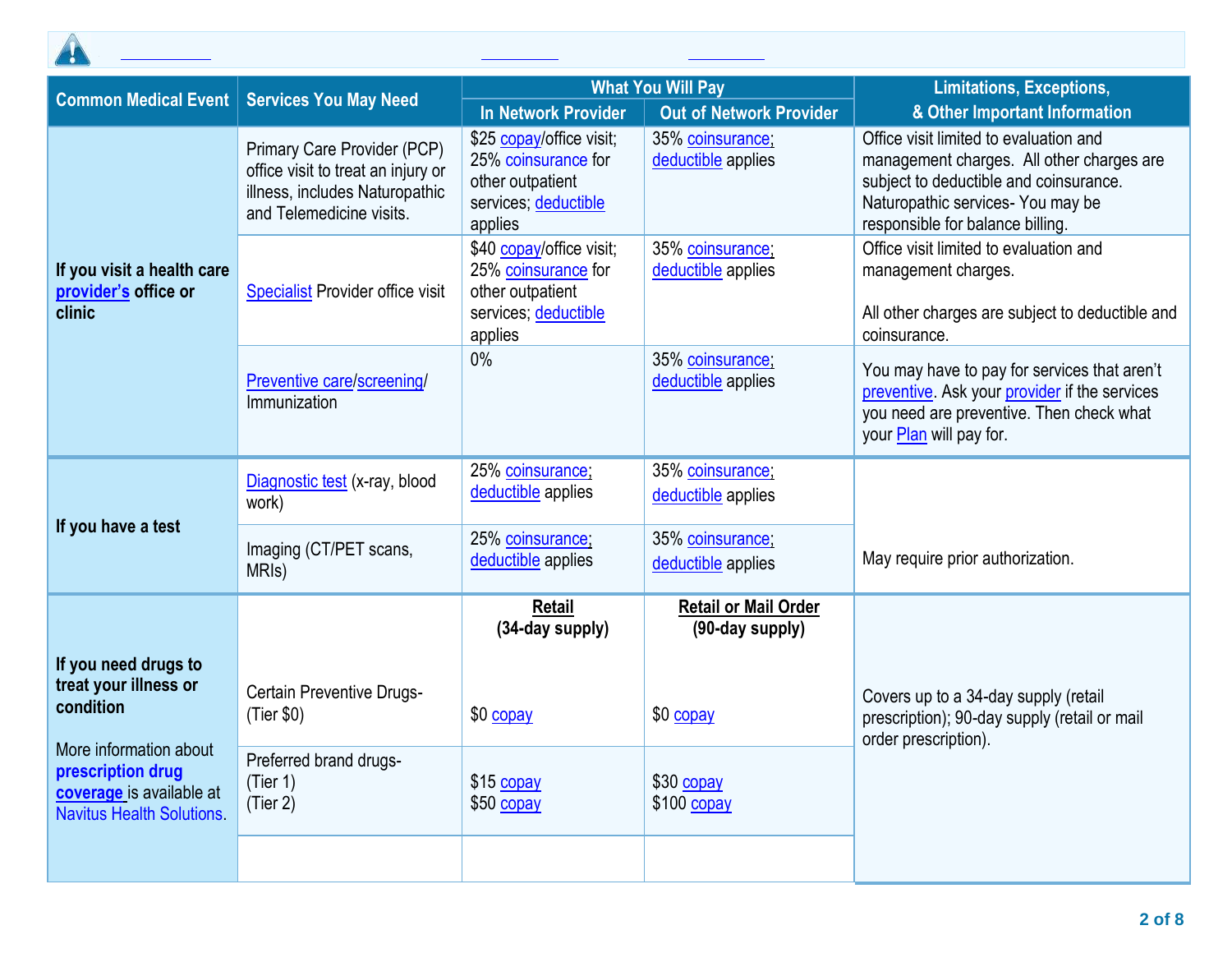| <b>Common Medical Event</b>                | <b>Services You May Need</b>                                   | <b>What You Will Pay</b>                                                                      |                                                                                               | <b>Limitations, Exceptions,</b>                                                                                               |  |
|--------------------------------------------|----------------------------------------------------------------|-----------------------------------------------------------------------------------------------|-----------------------------------------------------------------------------------------------|-------------------------------------------------------------------------------------------------------------------------------|--|
|                                            |                                                                | <b>In Network Provider</b>                                                                    | <b>Out of Network Provider</b>                                                                | & Other Important Information                                                                                                 |  |
|                                            | Non-preferred brand drugs-<br>(Tier 3)                         | 50% coinsurance                                                                               | 50% coinsurance                                                                               |                                                                                                                               |  |
|                                            | <b>Specialty drugs (Tier 4)</b>                                | \$200 copay (preferred<br>specialty pharmacy)                                                 |                                                                                               | 50% coinsurance does not apply to annual<br>prescription out-of-pocket limit.                                                 |  |
|                                            | Out-of-Pocket Limit<br>\$2,150/Individual or<br>\$4,300/Family | 50% coinsurance (retail<br>or out-of-network<br>pharmacy)                                     |                                                                                               |                                                                                                                               |  |
| If you have outpatient<br>surgery          | Facility fee (e.g., ambulatory<br>surgery center)              | 25% coinsurance;<br>deductible applies                                                        | 35% coinsurance;<br>deductible applies                                                        | None.                                                                                                                         |  |
|                                            | Physician/surgeon fees                                         | 25% coinsurance;<br>deductible applies                                                        | 35% coinsurance;<br>deductible applies                                                        | None.                                                                                                                         |  |
| If you need immediate<br>medical attention | <b>Emergency Room care</b>                                     | \$250 copay/visit; 25%<br>coinsurance for other<br>outpatient services;<br>deductible applies | \$250 copay/visit; 25%<br>coinsurance for other<br>outpatient services;<br>deductible applies | None.                                                                                                                         |  |
|                                            | <b>Emergency medical</b><br>transportation                     | \$200 copay/transport                                                                         | \$200 copay/transport                                                                         | Medical emergency only or from one facility to<br>another for a higher level of care.                                         |  |
|                                            | <b>Urgent Care</b>                                             | \$75 copay/visit; 25%<br>coinsurance for other<br>outpatient services;<br>deductible applies  | \$75 copay/visit; 25%<br>coinsurance for other<br>outpatient services;<br>deductible applies  | Office visit limited to evaluation and<br>management charges. All other charges are<br>subject to deductible and coinsurance. |  |
| If you have a hospital                     | Facility fee (e.g., hospital                                   | 25% coinsurance;                                                                              | 35% coinsurance;                                                                              | Pre-certification recommended for all inpatient                                                                               |  |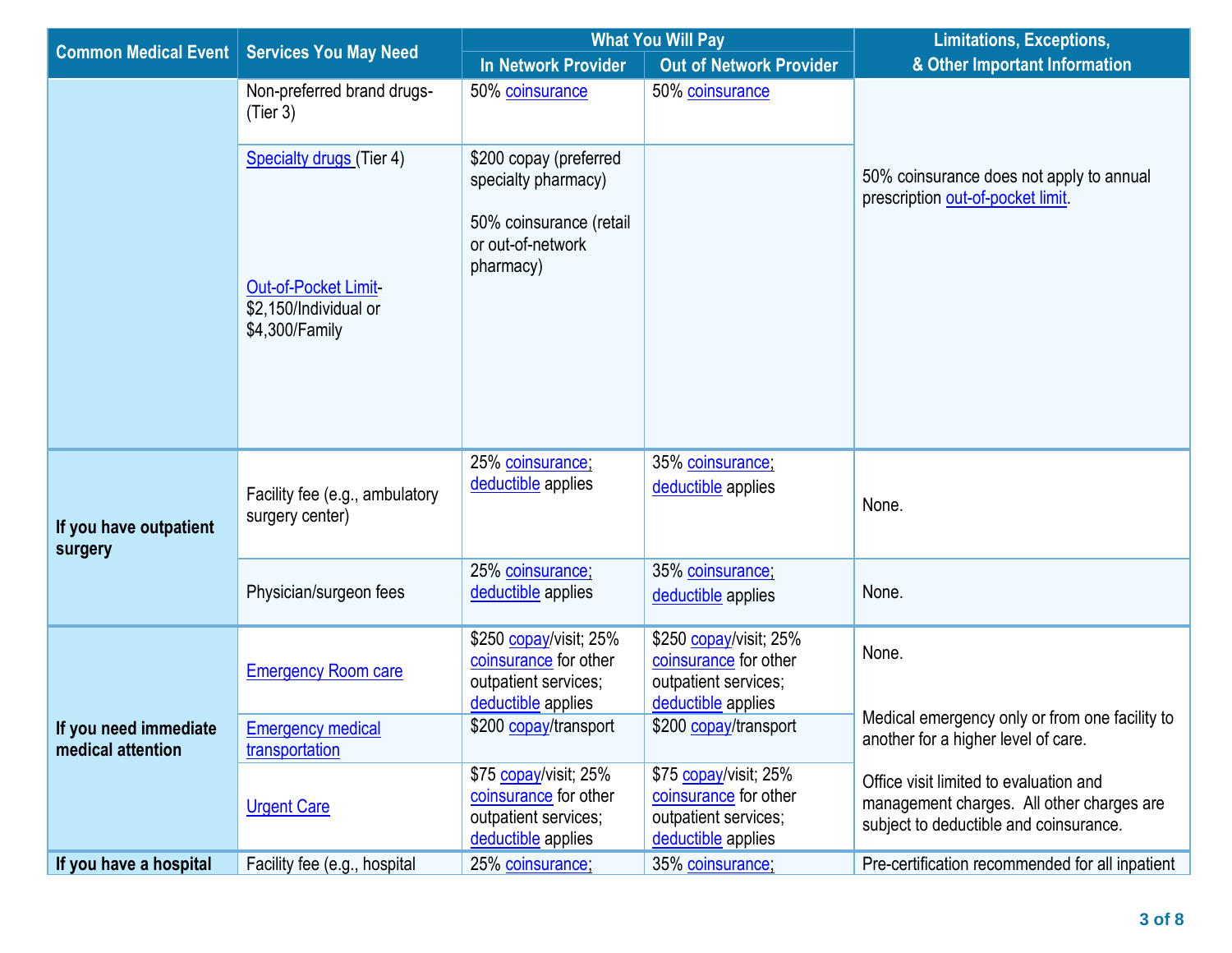| <b>Common Medical Event</b>                                             | <b>Services You May Need</b>                                                                                                                                                          | <b>What You Will Pay</b>                                                                      |                                        | <b>Limitations, Exceptions,</b>                                                                                                                                                    |  |
|-------------------------------------------------------------------------|---------------------------------------------------------------------------------------------------------------------------------------------------------------------------------------|-----------------------------------------------------------------------------------------------|----------------------------------------|------------------------------------------------------------------------------------------------------------------------------------------------------------------------------------|--|
|                                                                         |                                                                                                                                                                                       | In Network Provider                                                                           | <b>Out of Network Provider</b>         | & Other Important Information                                                                                                                                                      |  |
| stay                                                                    | room)                                                                                                                                                                                 | deductible applies                                                                            | deductible applies                     | admissions.                                                                                                                                                                        |  |
|                                                                         | Physician/surgeon fees                                                                                                                                                                | 25% coinsurance;<br>deductible applies                                                        | 35% coinsurance;<br>deductible applies | None.                                                                                                                                                                              |  |
| If you need mental<br>health, behavioral<br>health, or substance        | Outpatient services                                                                                                                                                                   | 1 <sup>st</sup> 4 visits at \$0, then<br>\$25 copay/visit<br>Psychiatrist-\$40<br>copay/visit | 35% coinsurance;<br>deductible applies | 1 <sup>st</sup> 4 visits at \$0 copay/visit- mental health,<br>behavioral health, and substance abuse<br>combined visits (excludes psychiatrist).                                  |  |
| abuse services                                                          | Inpatient services                                                                                                                                                                    | 25% coinsurance;<br>deductible applies                                                        | 35% coinsurance;<br>deductible applies |                                                                                                                                                                                    |  |
| If you are pregnant                                                     | Office visits                                                                                                                                                                         | \$25 copay/visit                                                                              | 35% coinsurance;<br>deductible applies |                                                                                                                                                                                    |  |
|                                                                         | Childbirth/delivery<br>professional services                                                                                                                                          | 25% coinsurance;<br>deductible applies                                                        | 35% coinsurance;<br>deductible applies | None.                                                                                                                                                                              |  |
|                                                                         | Childbirth/delivery facility<br>services                                                                                                                                              | 25% coinsurance;<br>deductible applies                                                        | 35% coinsurance;<br>deductible applies |                                                                                                                                                                                    |  |
| If you need help<br>recovering or have<br>other special health<br>needs | <b>Home Health Care</b>                                                                                                                                                               | \$25 copay/visit                                                                              | 35% coinsurance;<br>deductible applies | Prior authorization is recommended/max 30<br>visits/year.                                                                                                                          |  |
|                                                                         | Outpatient Rehabilitative<br>services visit- physical,<br>speech, occupational,<br>pulmonary, cardiac,<br>respiratory, and medical<br>massage therapies;<br>chiropractic; acupuncture | \$25 copay/visit                                                                              | 35% coinsurance;<br>deductible applies | Outpatient maximum 60 visits/year- all<br>outpatient rehabilitative services combined.<br>Massage therapy and Acupuncture services-<br>You may be responsible for balance billing. |  |
|                                                                         | Inpatient Rehabilitative<br><b>services</b>                                                                                                                                           | 25% coinsurance;<br>deductible applies                                                        | 35% coinsurance;<br>deductible applies | Inpatient maximum 30 days/year.                                                                                                                                                    |  |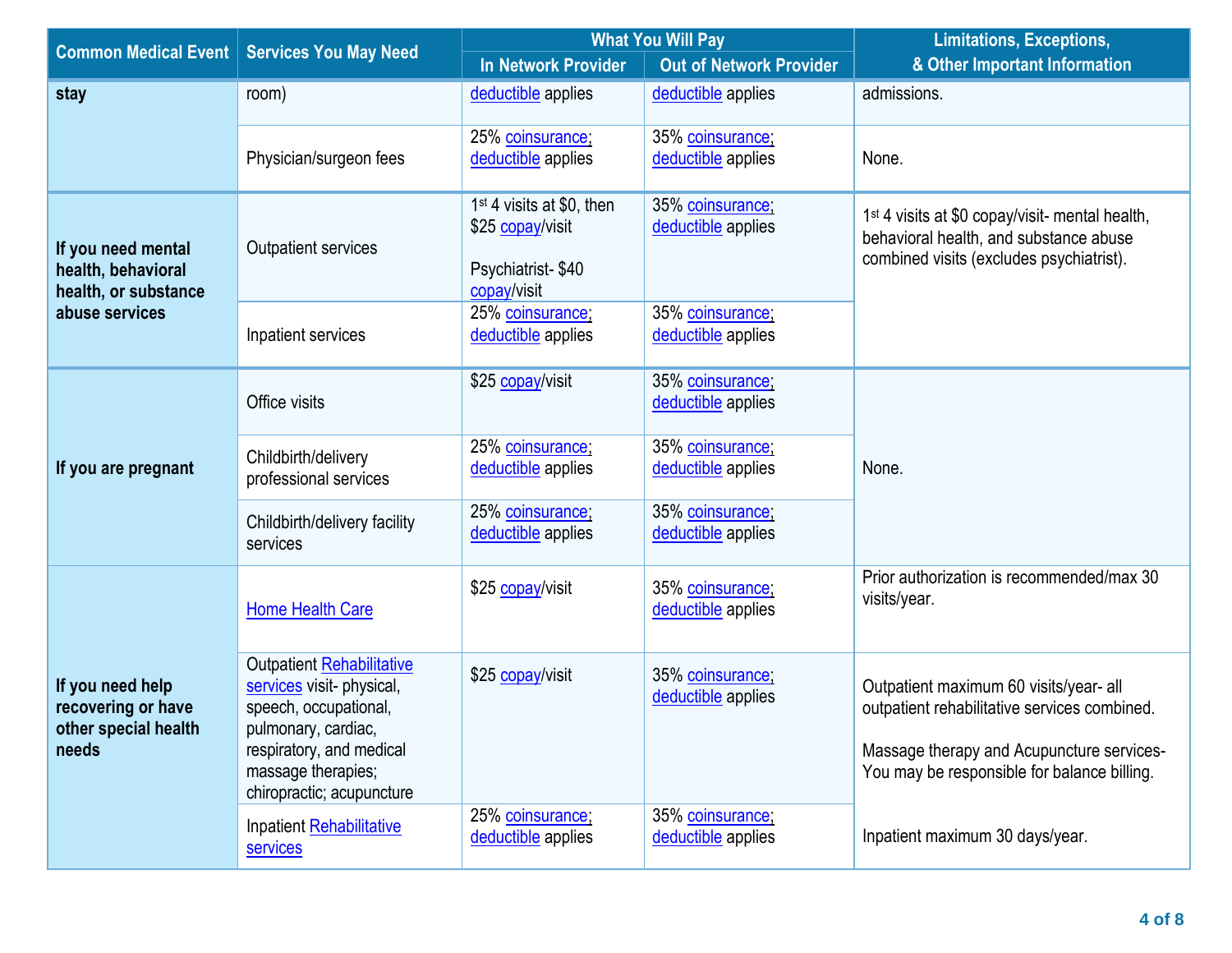|                                   |                                                                                  | <b>What You Will Pay</b>               |                                        | <b>Limitations, Exceptions,</b>                                                                                                                                                   |  |
|-----------------------------------|----------------------------------------------------------------------------------|----------------------------------------|----------------------------------------|-----------------------------------------------------------------------------------------------------------------------------------------------------------------------------------|--|
| <b>Common Medical Event</b>       | <b>Services You May Need</b>                                                     | In Network Provider                    | <b>Out of Network Provider</b>         | & Other Important Information                                                                                                                                                     |  |
|                                   | <b>Skilled Nursing Facility</b>                                                  | 25% coinsurance;<br>deductible applies | 35% coinsurance;<br>deductible applies | Prior authorization is recommended/max 30<br>days/year.                                                                                                                           |  |
|                                   | <b>Durable Medical Equipment</b>                                                 | 25% coinsurance;<br>deductible applies | 35% coinsurance;<br>deductible applies |                                                                                                                                                                                   |  |
|                                   | <b>Hospice services</b>                                                          | 25% coinsurance;<br>deductible applies | 35% coinsurance;<br>deductible applies | Maximum is 6 months.                                                                                                                                                              |  |
| If you need dental or<br>eye care | Eye exam<br>*** covered by medical plan                                          | 0%                                     | 35% coinsurance;<br>deductible applies | Limited to one exam per year (routine or<br>medical).                                                                                                                             |  |
|                                   | <b>Optional Vision Hardware</b><br>*** BlueCross BlueShield of<br><b>Montana</b> |                                        |                                        | Up to \$300- 1 pair of eyeglass frames and<br>lenses, in lieu of contact lenses/year.<br>Up to \$200-1 purchase of contact lenses, in<br>lieu of eyeglass frames and lenses/year. |  |
|                                   | Dental<br>*** Delta Dental                                                       | Fee schedule payment.                  | Fee schedule payment.                  | Basic Plan covers up to \$750/individual.<br>Select Plan covers up to \$1,500/individual.                                                                                         |  |

## **Excluded Services & Other Covered Services:**

| Services Your Plan Generally Does NOT Cover (Check your Plan document for more information and a list of any other excluded services.) |                                                       |                                                    |  |  |
|----------------------------------------------------------------------------------------------------------------------------------------|-------------------------------------------------------|----------------------------------------------------|--|--|
| <b>Cosmetic Surgery</b><br><b>Infertility Treatment</b>                                                                                | Homeopathic services<br>Non-surgical treatment of TMJ | Work related accident/illness<br>Routine Foot Care |  |  |
| Other Covered Services (Limitations may apply to these services. This isn't a complete list. Please see your Plan document.)           |                                                       |                                                    |  |  |
| <b>Hearing Aids</b>                                                                                                                    | <b>Private Duty Nursing</b>                           | Medically necessary travel with prior              |  |  |
| Organ Transplant                                                                                                                       | Emergency Care when traveling outside of the          | authorization                                      |  |  |
|                                                                                                                                        | U.S.                                                  | <b>Bariatric Surgery</b>                           |  |  |

Your Rights to Continue Coverage: If you lose coverage under the Plan, then, depending upon the circumstances, Federal and State laws may provide protections that allow you to keep health coverage. Any such rights may be limited in duration and will require you to pay a **premium**, which may be significantly higher than the premium you pay while covered under the Plan. Other limitations on your rights to continue coverage may also apply.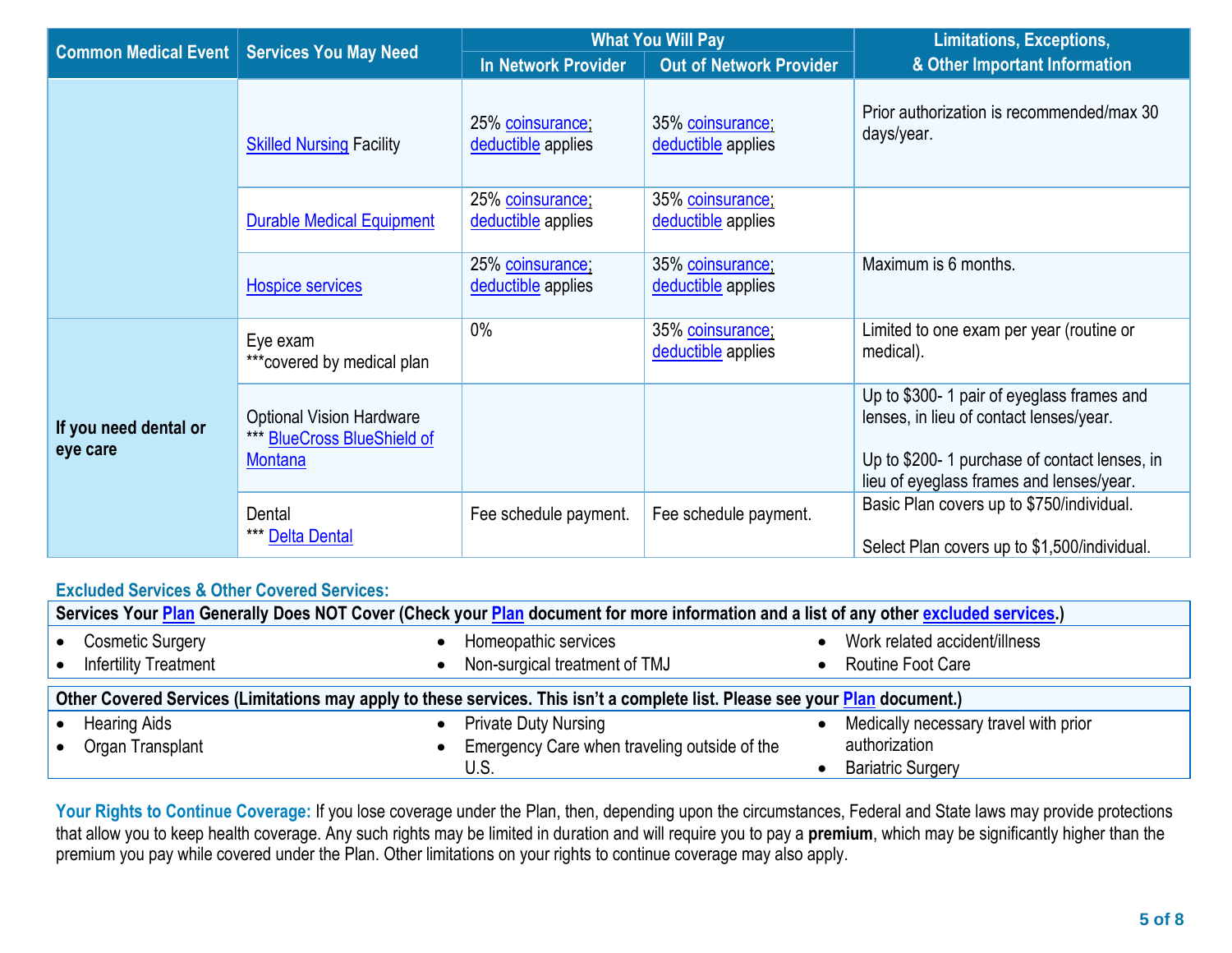You can keep this coverage as long as your premiums are paid, unless your employment terminates, or hours worked drop below 20. If you have no other coverage, you can choose to keep this coverage by electing COBRA (Consolidated Omnibus Budget Reconciliation Act). See your campus Human Resources/Benefits office for rules regarding election of COBRA benefits and making premium payments.

For more information on your rights to continue coverage, visit *[Choices](https://choices.mus.edu/)* or call the Plan at 1-877-501-1722.

Other coverage options may be available to you too, including buying individual insurance coverage through the Health Insuranc[e Marketplace.](https://www.healthcare.gov/sbc-glossary/#marketplace) For more information about the [Marketplace,](https://www.healthcare.gov/sbc-glossary/#marketplace) visit [HealthCare.gov](http://www.healthcare.gov/) or call 1-800-318-2596.

Your Grievance and Appeals Rights: If you have a complaint or are dissatisfied with a denial of coverage for claims under your Plan, you may be able to [appeal](https://www.healthcare.gov/sbc-glossary/#appeal) or file a [grievance.](https://www.healthcare.gov/sbc-glossary/#grievance) For more information about your rights, look at the explanation of benefits you will receive for that medical [claim.](https://www.healthcare.gov/sbc-glossary/#claim) Your [Plan](https://www.healthcare.gov/sbc-glossary/#plan) documents also provide complete information to submit a [claim,](https://www.healthcare.gov/sbc-glossary/#claim) [appeal,](https://www.healthcare.gov/sbc-glossary/#appeal) or a [grievance](https://www.healthcare.gov/sbc-glossary/#grievance) for any reason to your [Plan.](http://plan/) For more information about your rights, this notice, or assistance, call BlueCross BlueShield of Montana at 1-800-820-1674, visit *[Choices](https://choices.mus.edu/)*, or call the Plan at 1-877-501-1722.

## **Does this Plan provide Minimum Essential Coverage? Yes**.

The Affordable Care Act requires people to have health care coverage that qualifies as "minimum essential coverage." This Plan does provide Minimum Essential [Coverage.](https://www.healthcare.gov/sbc-glossary/#minimum-essential-coverage)

If you don't have *Minimum Essential Coverage* for a month, you'll have to make a payment when you file your tax return unless you qualify for an exemption from the requirement that you have health coverage for that month.

## **Does this Plan meet Minimum Value Standards? Yes**.

The Affordable Care Act establishes a minimum value standard of benefits of a health plan. This health coverage does meet the [Minimum Value Standards](https://www.healthcare.gov/sbc-glossary/#minimum-value-standard) for the benefits it provides.

If your <u>Plan</u> doesn't meet the <u>Minimum Value Standards</u>, you may be eligible for a <u>premium tax credit</u> to help you pay for a [plan](https://www.healthcare.gov/sbc-glossary/#plan) through the [Marketplace.](https://www.healthcare.gov/sbc-glossary/#marketplace)

––––––––––––––––––––––*To see examples of how this Plan might cover costs for a sample medical situation, see the next section–––––––––––*–––––––––––